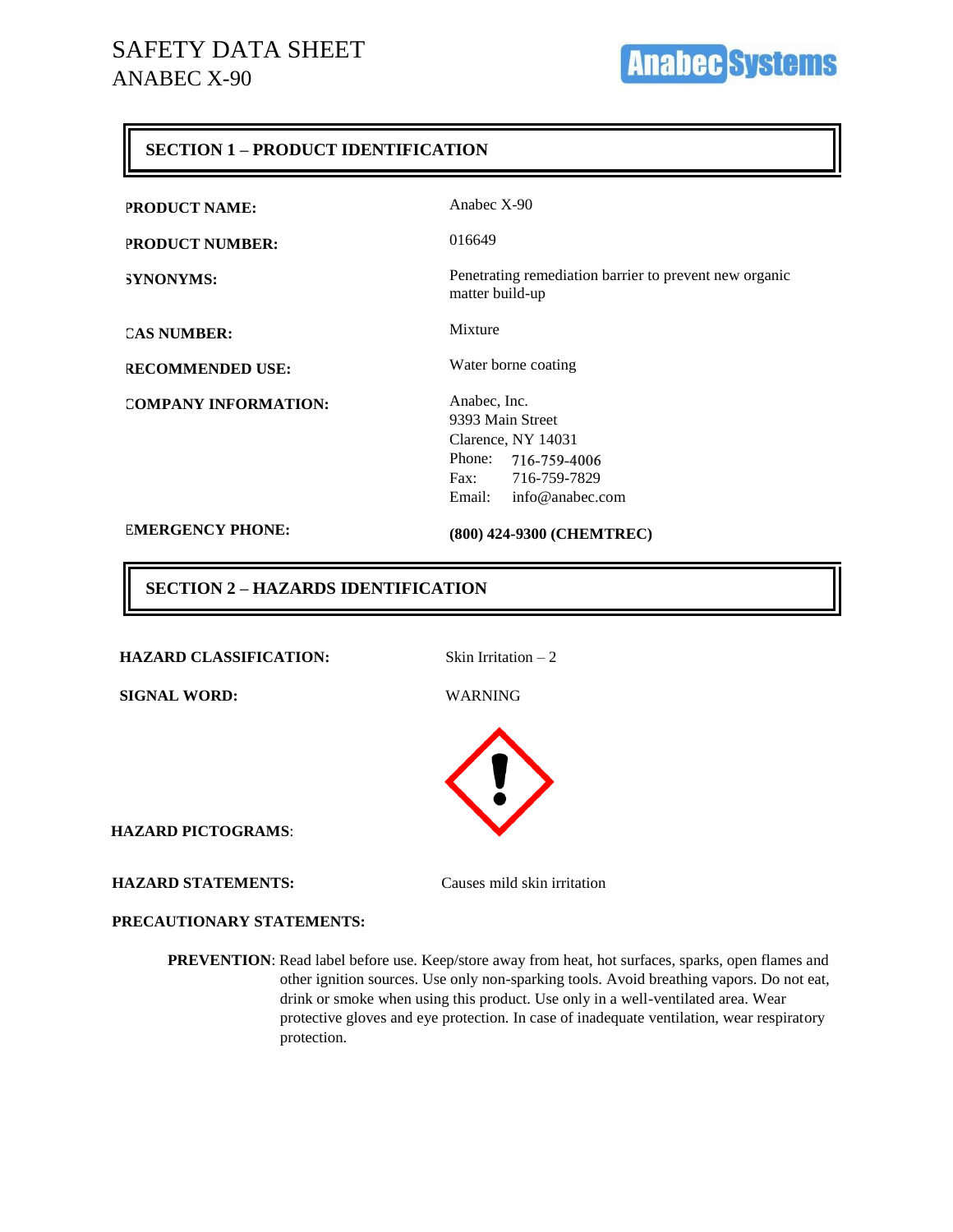# SAFETY DATA SHEET ANABEC X-90



| <b>RESPONSE:</b> | If swallowed, do NOT induce vomiting. Get medical attention. If on skin, rinse with       |
|------------------|-------------------------------------------------------------------------------------------|
|                  | plenty of water. If symptoms persist, get medical attention. If inhaled: remove person to |
|                  | fresh air and keep comfortable for breathing. If experiencing respiratory symptoms, get   |
|                  | medical attention. If in eyes, rinse thoroughly for 15 minutes. Remove contact lenses and |
|                  | continue washing. Get medical attention. If on clothing, wash before reuse. In case of a  |
|                  | fire, fight fire with normal precautions from a reasonable distance.                      |
| <b>STORAGE:</b>  | Store in a closed container. Keep in a cool well-ventilated place.                        |
| <b>DISPOSAL:</b> | Dispose contents in accordance with federal, state, and local regulations.                |

## **SECTION 3 – COMPOSITION / INFORMATION ON INGREDIENTS**

#### **SUBSTANCE/MIXTURE:**

| <b>INGREDIENT</b>              | PERCENT COMPOSITION | <b>CAS NUMBER</b> |
|--------------------------------|---------------------|-------------------|
| Propylene Glycol               | $1 - 10%$           | $57 - 55 - 6$     |
| Diethyl Glycol Monobutyl Ether | $<$ 2%              | 112-34-5          |
| Acrylate/Styrene Copolymer     | 10-20%              | *                 |

\*Specific identity of the chemical has been withheld as it is a trade secret

## **SECTION 4 – FIRST-AID MEASURES**

#### **IF INHALED:**

|                         | Remove to fresh air. If not breathing or breathing is difficult,<br>give oxygen or artificial respiration and get medical attention.                                                                                                                  |
|-------------------------|-------------------------------------------------------------------------------------------------------------------------------------------------------------------------------------------------------------------------------------------------------|
|                         | Do not perform CPR.                                                                                                                                                                                                                                   |
| <b>IF SKIN CONTACT:</b> |                                                                                                                                                                                                                                                       |
|                         | Immediately wash skin with mild soap and large volumes of<br>water. Remove contaminated clothing. Wash clothing before<br>reuse. Get medical attention if symptoms persist.                                                                           |
| IF EYE CONTACT:         |                                                                                                                                                                                                                                                       |
| <b>IF SWALLOWED:</b>    | Thoroughly flush eyes with large volumes of clean, low<br>pressure water for at least 15 minutes while holding eyelid<br>open. Remove contact lenses, if worn, after initial flushing and<br>then continue flushing. Get immediate medical attention. |
|                         | Rinse mouth with water. Drink water. Do NOT induce<br>vomiting. If vomiting occurs, keep head lower than hips to<br>prevent aspiration. Get medical attention.                                                                                        |

## **SECTION 5 – FIRE-FIGHTING MEASURES**

**SUITABLE EXTINGUISHING MEDIA:** Water fog or spray, alcohol resistant foam, dry chemical, carbon dioxide.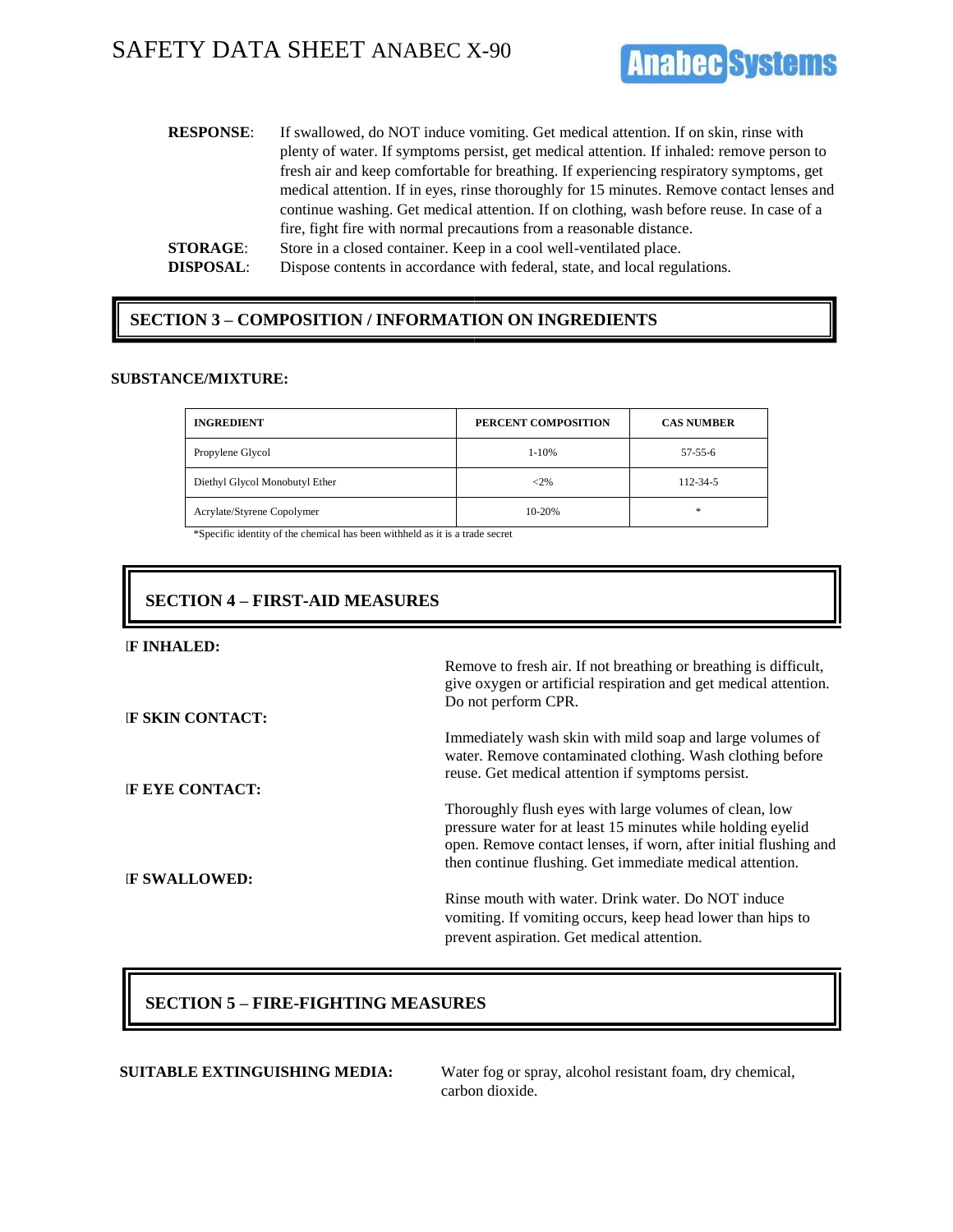# SAFETY DATA SHEET ANABEC X-90



### **UNSUITABLE EXTINGUISHING MEDIA:** Do not use water in a tight stream.

**SPECIFIC FIREFIGHTING HAZARDS:** If possible, keep nearby containers cool. Heat may build enough internal pressure to rupture a closed container, potentially spreading the fire and increasing risk. Oxides of carbon and other possible toxic solids, vapors, and/or gases may be emitted.

### **SPECIAL FIREFIGHTING EQUIPMENT/PROCEDURE:**

Wear full protective clothing and self-contained breathing apparatus or air mask. Fight large fires from a safe distance. If possible do not allow discharge runoff into the water environment.

### **SECTION 6 – ACCIDENTAL RELEASE MEASURES**

#### **PERSONAL PRECAUTIONS, PROTECTIVE EQUIPEMENT:**

Handle in accordance with good industrial hygiene and safety practice. Use chemical resistant gloves and safety glasses with side shields or goggles. To prevent contact with skin, wear clothing covering all exposed areas.

## **METHODS AND MATERIALS FOR CONTAINMENT AND CLEAN UP/EMERGENCY PROCEDURE:**

Ventilate the area. Avoid breathing dust or vapor. Use a self-

containing breathing apparatus or air mask for larger spills. Remove all sources of sparks or ignition. Clean and dispose contaminated area into an appropriate disposal container.

## **SECTION 7 – HANDLING AND STORAGE**

**HANDLING:** 

**STORAGE:** 

Handle in accordance with good industrial hygiene and safety practice. Do not smoke near chemicals.

Keep in cool, well-ventilated area away from any source of heat, sparks, or open flames. Keep container sealed tight when not in use. Ensure proper labeling on the container.

## **SECTION 8 – EXPOSURE CONTROL / PERSONAL PROTECTION**

#### **INGREDIENT INFROMATION:**

| <b>INGREDIENT</b>              | <b>OSHA</b>           | ACGIH                 | <b>CERCLA RO</b> | <b>SARA</b><br><b>302 EHS</b> | <b>SARA</b><br>313 | <b>HUMAN</b><br><b>CARCINOGEN</b> |
|--------------------------------|-----------------------|-----------------------|------------------|-------------------------------|--------------------|-----------------------------------|
| Propylene Glycol               | No data               | No data               | None Listed      | N <sub>0</sub>                | No                 | No                                |
| Diethyl Glycol Monobutyl Ether | <b>TWA 25</b><br>ppm. | <b>TWA 20</b><br>ppm. | None Listed      | No                            | No                 | No                                |
| Acrylate/Styrene Copolymer     | No data               | No data               | None Listed      | N <sub>0</sub>                | No                 | No                                |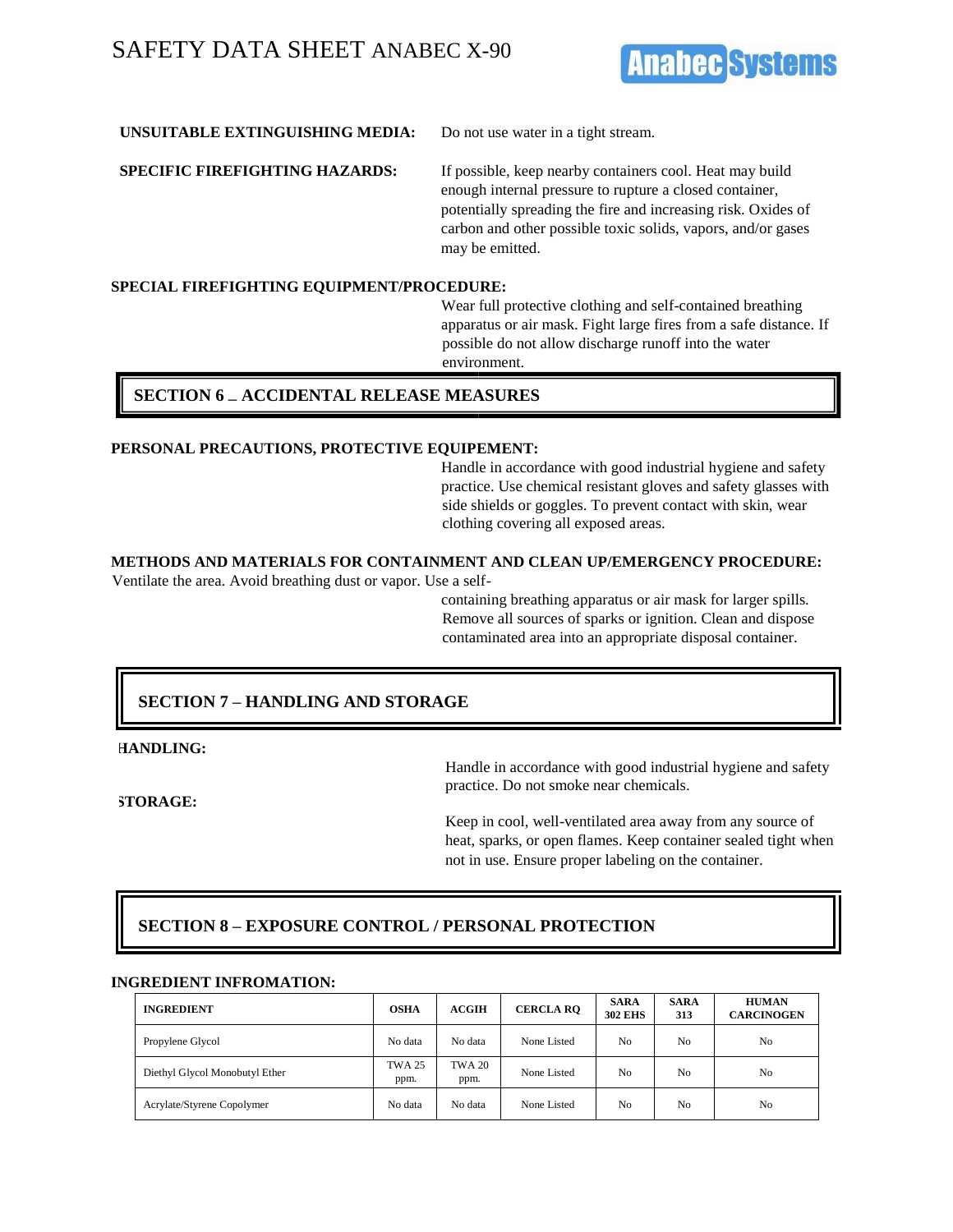# SAFETY DATA SHEET ANABEC X-90



| <b>RESPIRATORY PROTECTION:</b> | Wear proper safety glasses and gloves. Avoid using contact<br>lenses.                                                                                  |
|--------------------------------|--------------------------------------------------------------------------------------------------------------------------------------------------------|
| <b>PROTECTIVE CLOTHING:</b>    | Wear clothes that protect from exposed skin. Clothing should<br>be removed and washed after chemical usage.                                            |
| <b>VENTILATION:</b>            | Ensure that the area of usage is properly ventilated. If local<br>exhaust ventilation system is not adequate, use a respiratory<br>protection program. |
| <b>ADDITIONAL MEASURES:</b>    | Wash hands before eating, drinking, smoking or using toilet<br>facilities. Proper eyewash and safety shower facilities should be<br>available.         |

#### **SECTION 9 – PHYSICAL AND CHEMICAL PROPERTIES**

**PHYSICAL STATE:** Liquid **COLOR:** White **ODOR:** Faint solvent **ODOR THRESHOLD:** No data available **pH:** Neutral **MELTING POINT/FREEZING POINT:** No data available **BOILING POINT/RANGE:** Estimated >212° F **FLASH POINT:** Non combustible - aqueous **EVAPORTAION RATE:** No data available **LOWER EXPLOSIVE LIMIT:** Nonflammable **UPPER EXPLOSIVE LIMIT:** Nonflammable **VAPOR PRESSURE:** No data available **VAPOR DENSITY:** No data available **SPECIFIC GRAVITY:** 1.286 **SOLUBILITY IN WATER:** Mostly **SOLUBILITY IN OTHER SOLVENTS: PARTITION COEFFICIENT (N-OCTANOL/WATER):** No data available **AUTO-IGNITION TEMPERATURE:** No data available **DECOMPOSITION TEMPERATURE:** No data available VISCOSITY: No data available **VOC:** 0.15 lbs/gal

No data available

**SECTION 10 – STABILITY AND REACTIVITY**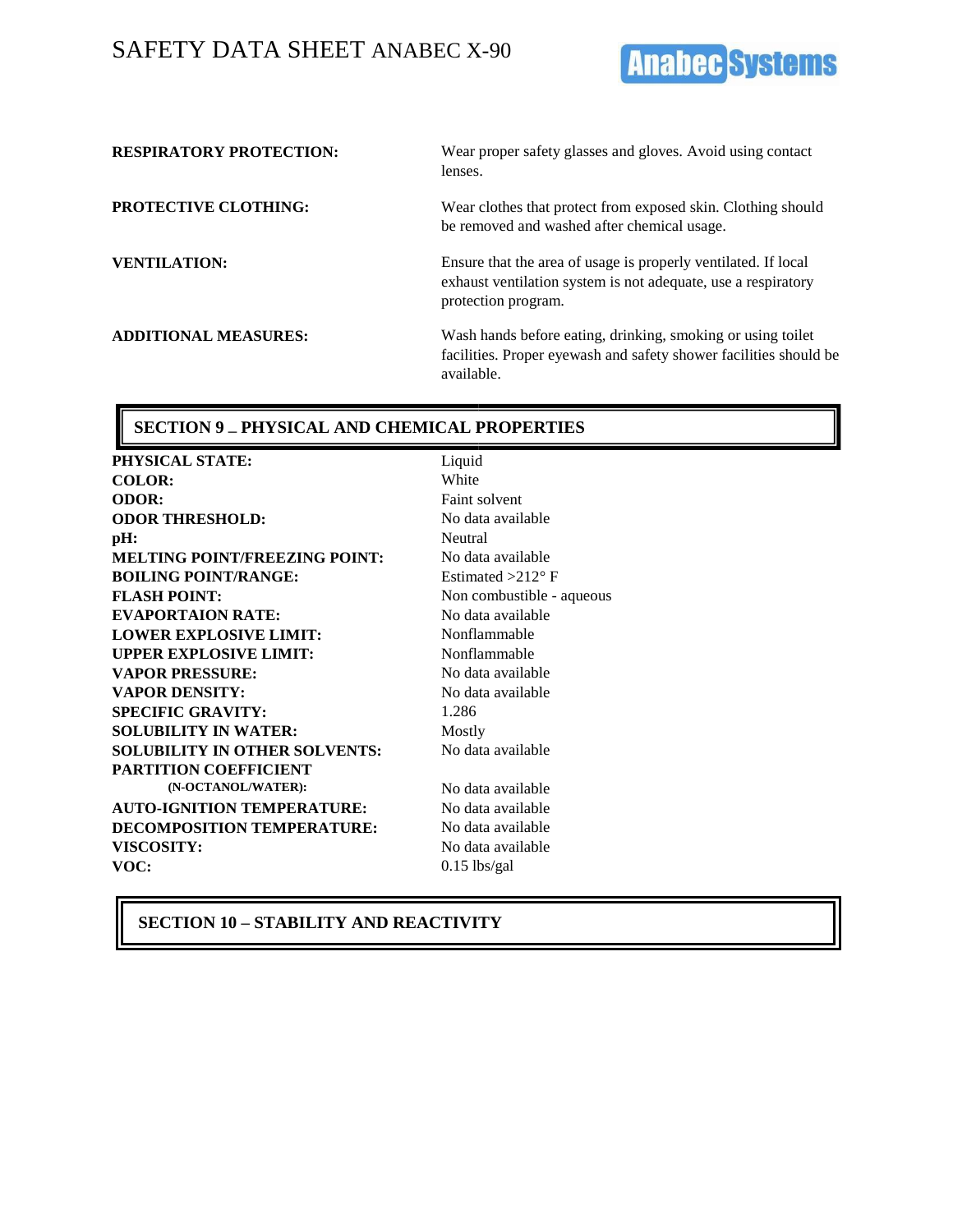**Anabec Systems** 

| <b>CHEMICAL STABILITY:</b>               | Stable under normal conditions of use |
|------------------------------------------|---------------------------------------|
| HAZARDOUS POLYMERIZATIONS:               | May occur                             |
| <b>HAZARDOUS DECOMPOSITION PRODUCTS:</b> | None expected                         |
| <b>CONDITIONS TO AVOID:</b>              | Keep away from strong acids and bases |
| <b>INCOMPATIBLE MATERIALS:</b>           | Oxidizers                             |

## **SECTION 11 – TOXICOLOGICAL INFORMATION**

| <b>MEDICAL CONDITION AGGRAVATED:</b> | Pre-existing medical conditions in the following systems or<br>organs may be aggravated by exposure to this product: Skin<br>(dermatitis), eyes, liver, kidneys, nervous system, respiratory<br>system (asthma, lungs). Repeated or prolonged exposure could<br>produce target organ damage. |
|--------------------------------------|----------------------------------------------------------------------------------------------------------------------------------------------------------------------------------------------------------------------------------------------------------------------------------------------|
| <b>INHALATION:</b>                   | Vapors or mists in excess of the listed concentrations, or in<br>unusually high concentrations formed during usage, may cause<br>irritation of the eyes or respiratory tract. Heating the material<br>and poor ventilation during use may also cause the above listed<br>irritation.         |
| <b>INGESTION:</b><br><b>EYES:</b>    | Product has extremely low toxicity if swallowed.<br>The product will potentially cause moderate to significant eye<br>irritation.                                                                                                                                                            |
| SKIN:                                | Contact with the solution may cause mild skin irritation.<br>Repeated contact may result in defatting and drying/cracking of<br>the skin, which could result in significant skin irritation and<br>dermatitis (rash). Skin absorption may produce systemic<br>toxicity.                      |

## **SECTION 12 – ECOLOGICAL INFORMATION**

| PERSISTENCE AND DEGRADABILITY:    | No data available |
|-----------------------------------|-------------------|
| <b>BIOACCUMULATIVE POTENTIAL:</b> | No data available |
| <b>MOBILITY IN SOIL:</b>          | No data available |
| <b>OTHER ADVERSE EFFECTS:</b>     | No data available |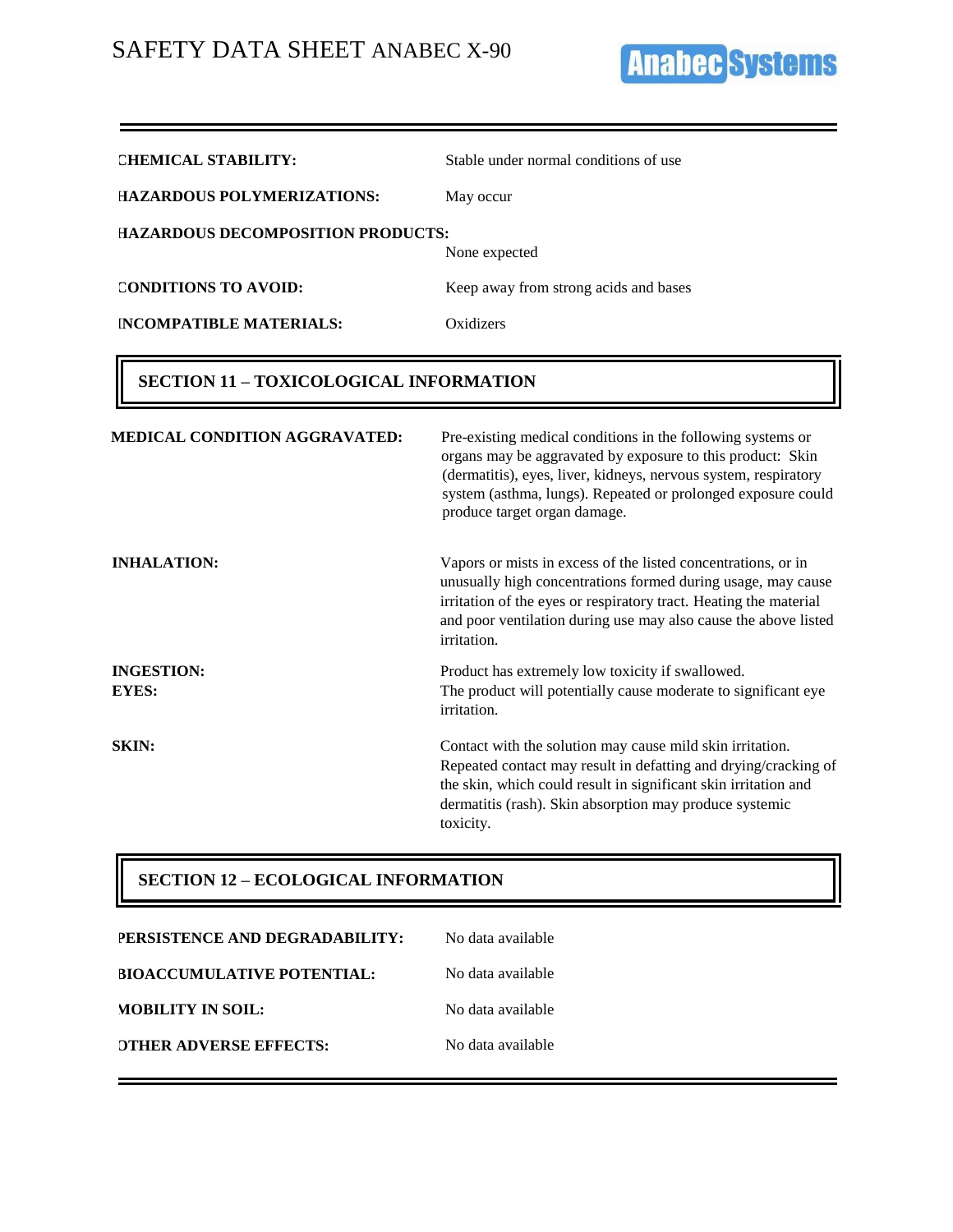**Anabec Systems** 

### **SECTION 13 – DISPOSAL CONSIDERATIONS**

WASTE DISPOSAL: Dispose of in accordance with federal, state and local regulations.

## **SECTION 14 – TRANSPORT INFORMATION**

**UN PROPER SHIPPING NAME:** NOT REGULATED

## **SECTION 15 – REGULATORY INFROMATION**

**TSCA STATUS:** All known components of this product are listed or are exempt from listing.

| <b>SARA SECTION 311/312:</b>     | <b>ACUTE:</b>            | No             |
|----------------------------------|--------------------------|----------------|
|                                  | <b>CHRONIC:</b>          | No             |
|                                  | <b>FIRE:</b>             | N <sub>0</sub> |
|                                  | <b>REACTIVE:</b>         | No             |
|                                  | <b>PRESSURE RELEASE:</b> | No             |
| <b>HMIS HEALTH:</b>              |                          |                |
| <b>HMIS FLAMMABILITY:</b>        |                          |                |
| <b>HMIS RECATIVITY:</b>          |                          |                |
| <b>HMIS PERSONAL PROTECTION:</b> | X                        |                |